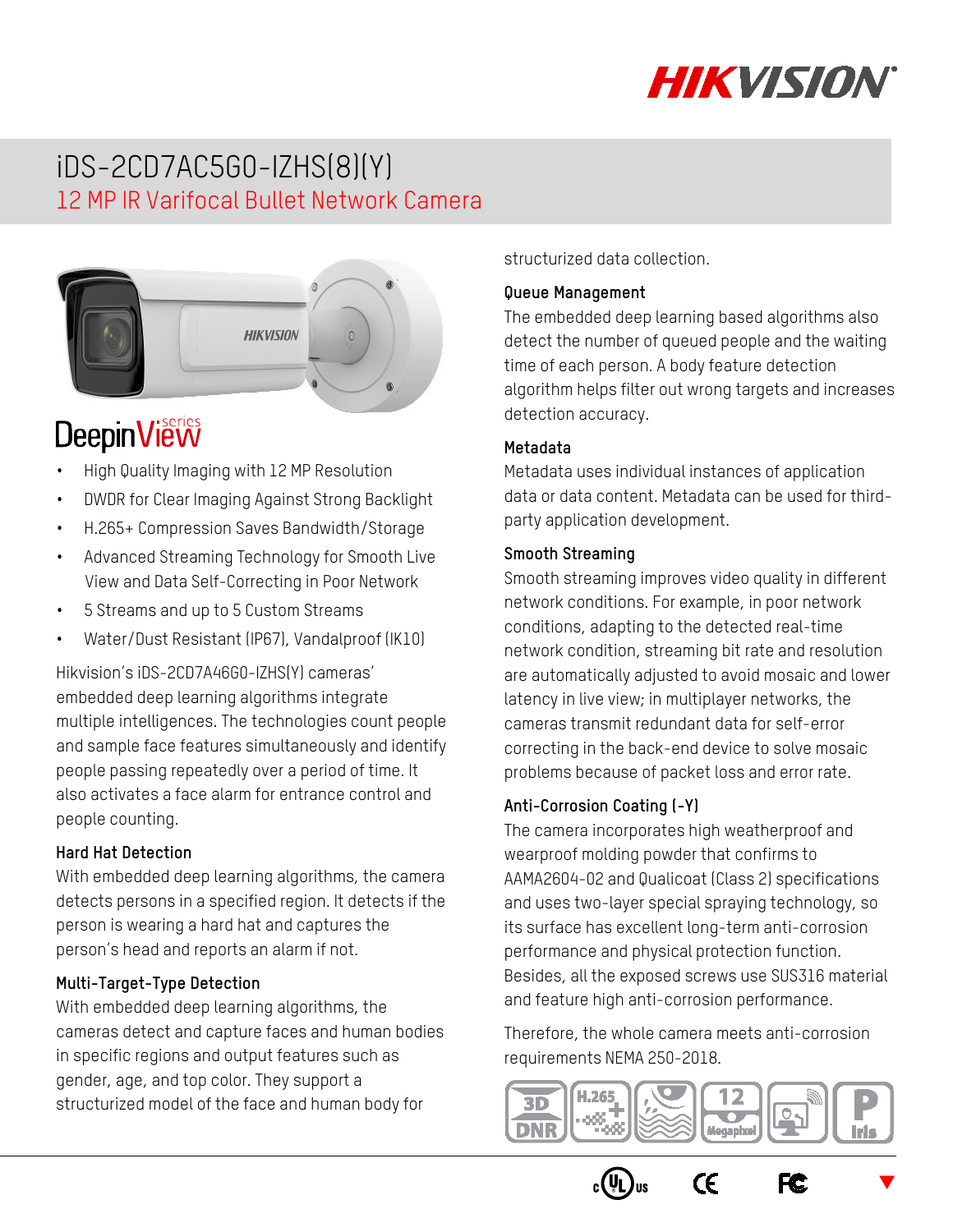#### **Available Models**

iDS-2CD7AC5G0-IZHS: 2.8 mm–12 mm lens iDS-2CD7AC5G0-IZHSY: 2.8 mm–12 mm lens, RS-485, anti-corrosion

iDS-2CD7AC5G0-IZHS8: 8 mm–32 mm lens

### **Specifications**

|                             |                                         | iDS-2CD7AC5G0-IZHS                                                                                                                                        | iDS-2CD7AC5G0-IZHSY | iDS-2CD7AC5G0-IZHS8 |  |
|-----------------------------|-----------------------------------------|-----------------------------------------------------------------------------------------------------------------------------------------------------------|---------------------|---------------------|--|
|                             | Camera                                  |                                                                                                                                                           |                     |                     |  |
|                             | Image Sensor                            | 1/1.7" progressive scan CMOS                                                                                                                              |                     |                     |  |
|                             | Color $\omega f/1.2$                    | $0.009$ lux                                                                                                                                               |                     | $- - -$             |  |
|                             | $B/W$ @ $f/1.2$                         | $0.0009$ lux                                                                                                                                              |                     | $---$               |  |
|                             | Color $\ddot{\omega}$ $f/2.5$           | 0.039 lux                                                                                                                                                 |                     | $  -$               |  |
| Minimum                     | $B/W$ @ $f/2.5$                         | 0.0039 lux                                                                                                                                                |                     | $- - -$             |  |
| Illumination                | Color $\omega f/1.7$                    | $  -$                                                                                                                                                     |                     | 0.0181 lux          |  |
| (AGC on)                    | $B/W$ @ $f/1.7$                         | $---$                                                                                                                                                     |                     | 0.00181 lux         |  |
|                             | Color $\omega f/1.73$                   | $  -$                                                                                                                                                     |                     | 0.0187 lux          |  |
|                             | $B/W$ @ $f/1.73$                        | $---$                                                                                                                                                     |                     | 0.00187 lux         |  |
|                             | Shutter Speed                           | lsto 1/100,000 s                                                                                                                                          |                     |                     |  |
|                             | Slow Shutter                            | Yes                                                                                                                                                       |                     |                     |  |
|                             | P/N                                     | P/N                                                                                                                                                       |                     |                     |  |
|                             | Wide Dynamic Range                      | Digital                                                                                                                                                   |                     |                     |  |
|                             |                                         |                                                                                                                                                           |                     |                     |  |
|                             | Day/Night                               | IR cut filter<br>Yes                                                                                                                                      |                     |                     |  |
|                             | Power-Off Memory<br><b>Flash Memory</b> | 8 GB                                                                                                                                                      |                     |                     |  |
|                             | RAM                                     |                                                                                                                                                           |                     |                     |  |
|                             |                                         | $2$ GB                                                                                                                                                    |                     |                     |  |
|                             | Lens<br>Focus                           |                                                                                                                                                           |                     |                     |  |
|                             | Lens                                    | Auto, semi-auto, manual<br>2.8 mm to 12 mm                                                                                                                |                     | 8 mm to 32 mm       |  |
|                             |                                         | 6.2° to 36.4°                                                                                                                                             |                     | 40.2° to 14.4°      |  |
| <b>FOV</b>                  | Horizontal                              | 69.3° to 27.2°                                                                                                                                            |                     | 29.6° to 10.8°      |  |
|                             | Vertical                                | 129.4° to 45.5°                                                                                                                                           |                     | 51.47° to 17.8°     |  |
|                             | Diagonal                                |                                                                                                                                                           |                     |                     |  |
|                             | Aperture                                | $f/1.2$ to $f/2.5$                                                                                                                                        |                     | $f/1.7$ to $f/1.73$ |  |
|                             | Lens Mount                              | Integrated                                                                                                                                                |                     |                     |  |
|                             | Blue Glass Module                       | Blue glass module to reduce ghost phenomenon                                                                                                              |                     |                     |  |
|                             | P-Iris                                  | Yes                                                                                                                                                       |                     |                     |  |
|                             | Illuminator                             |                                                                                                                                                           |                     |                     |  |
|                             | IR Range                                | $164$ ft $(50 \text{ m})$                                                                                                                                 |                     | 330 ft (100 m)      |  |
| Wavelength                  |                                         | 850 nm                                                                                                                                                    |                     |                     |  |
|                             | Smart Supplement Light                  | Yes                                                                                                                                                       |                     |                     |  |
|                             | Video                                   |                                                                                                                                                           |                     |                     |  |
|                             | Maximum Resolution                      | $4000 \times 3000$<br>50 Hz: 25 fps (4096 × 2160, 3840 × 2160, 3072 × 1728, 2560 × 1440, 1920 × 1080, 1280 × 720)                                         |                     |                     |  |
| Main Stream                 |                                         | 60 Hz: 30 fps (4096 × 2160, 3840 × 2160, 3072 × 1728, 2560 × 1440, 1920 × 1080, 1280 × 720)<br>50 Hz: 20 fps (4000 × 3000)<br>60 Hz: 20 fps (4000 × 3000) |                     |                     |  |
| Sub-Stream                  |                                         | 50 Hz: 25 fps (704 × 576, 640 × 480)                                                                                                                      |                     |                     |  |
|                             |                                         | 60 Hz: 30 fps (704 × 480, 640 × 480)                                                                                                                      |                     |                     |  |
| Third Stream                |                                         | 50 Hz: 25 fps (1920 × 1080, 1280 × 720, 704 × 576, 640 × 480)<br>60 Hz: 30 fps (1920 × 1080, 1280 × 720, 704 × 480, 640 × 480)                            |                     |                     |  |
|                             | Fourth Stream                           | 50 Hz: 25 fps (1920 × 1080, 1280 × 720, 704 × 576, 640 × 480)<br>60 Hz: 30 fps (1920 × 1080, 1280 × 720, 704 × 480, 640 × 480)                            |                     |                     |  |
| Fifth Stream                |                                         | 50 Hz: 25 fps (704 × 576, 640 × 480)<br>60 Hz: 30 fps (704 × 480, 640 × 480)                                                                              |                     |                     |  |
| Custom Stream               |                                         | 50 Hz: 25 fps (1920 × 1080, 1280 × 720, 704 × 576, 640 × 480)<br>60 Hz: 30 fps (1920 × 1080, 1280 × 720, 704 × 480, 640 × 480)                            |                     |                     |  |
|                             | Video Compression                       | Main stream: H.265+/H.265/H.264+/H.264; sub-stream/third stream/fourth stream/fifth stream/<br>custom stream: H.265/H.264/MJPEG                           |                     |                     |  |
|                             | Video Bit Rate                          | 32 Kbps to 16 Mbps                                                                                                                                        |                     |                     |  |
|                             | H.264 Type                              | Baseline Profile/Main Profile/High Profile                                                                                                                |                     |                     |  |
|                             | <b>H.265 Type</b>                       | Main Profile                                                                                                                                              |                     |                     |  |
| $H.264+$                    |                                         | Main Stream supports                                                                                                                                      |                     |                     |  |
| $H.265+$                    |                                         | Main Stream supports                                                                                                                                      |                     |                     |  |
| <b>Bit Rate Control</b>     |                                         | CBR/VBR                                                                                                                                                   |                     |                     |  |
| <b>Stream Type</b>          |                                         | Main stream/sub-stream/third stream/fourth stream/fifth stream/custom stream                                                                              |                     |                     |  |
| Scalable Video Coding (SVC) |                                         | H.265 and H.264 support                                                                                                                                   |                     |                     |  |
|                             | Region of Interest (ROI)                | 4 fixed regions for each stream                                                                                                                           |                     |                     |  |
|                             |                                         |                                                                                                                                                           |                     |                     |  |

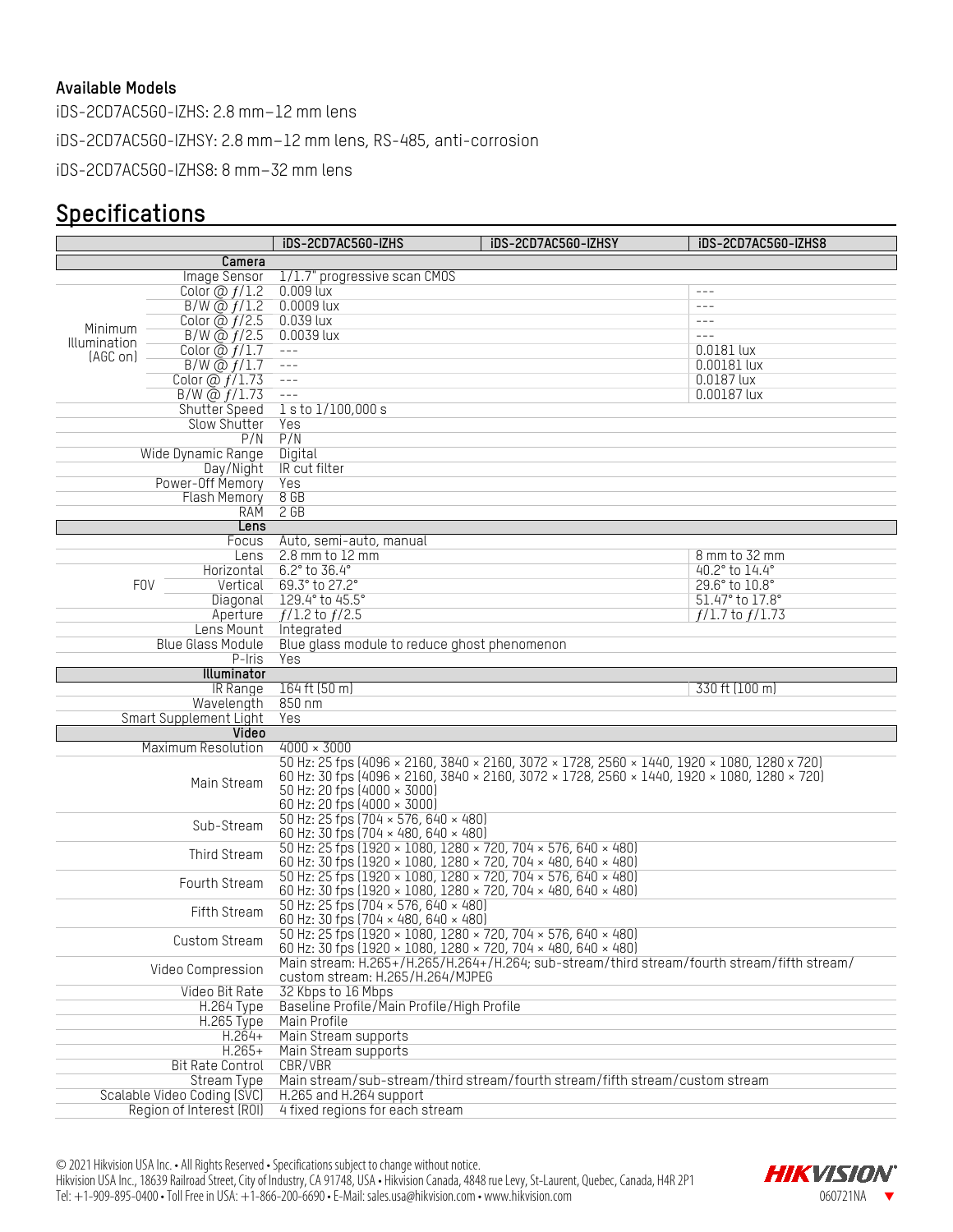### **Specifications** (continued)

|                                       | iDS-2CD7AC5G0-IZHS                                                                                                                                | iDS-2CD7AC5G0-IZHSY                                                                                                                                                                                                                                                                                           | iDS-2CD7AC5G0-IZHS8                                                                                     |
|---------------------------------------|---------------------------------------------------------------------------------------------------------------------------------------------------|---------------------------------------------------------------------------------------------------------------------------------------------------------------------------------------------------------------------------------------------------------------------------------------------------------------|---------------------------------------------------------------------------------------------------------|
| Audio                                 |                                                                                                                                                   |                                                                                                                                                                                                                                                                                                               |                                                                                                         |
| <b>Environment Noise Filtering</b>    | Yes                                                                                                                                               |                                                                                                                                                                                                                                                                                                               |                                                                                                         |
| Audio Sampling Rate                   | 8 kHz/16 kHz/32 kHz/44.1 kHz/48 kHz                                                                                                               |                                                                                                                                                                                                                                                                                                               |                                                                                                         |
| Audio Compression                     | G.711/G.722.1/G.726/MP2L2/PCM/MP3                                                                                                                 |                                                                                                                                                                                                                                                                                                               |                                                                                                         |
| Audio Bit Rate                        | (MP3)                                                                                                                                             | 64 Kbps (6.711)/16 Kbps (6.722.1)/16 Kbps (6.726)/32-192 Kbps (MP2L2)/32 Kbps (PCM)/8-320 Kbps                                                                                                                                                                                                                |                                                                                                         |
| Audio Type                            | Mono sound                                                                                                                                        |                                                                                                                                                                                                                                                                                                               |                                                                                                         |
| <b>Network</b>                        |                                                                                                                                                   |                                                                                                                                                                                                                                                                                                               |                                                                                                         |
| Simultaneous Live View<br><b>API</b>  | Up to 20 channels                                                                                                                                 |                                                                                                                                                                                                                                                                                                               |                                                                                                         |
|                                       | ONVIF (PROFILE S, PROFILE G, PROFILE T), ISAPI, SDK, ISUP                                                                                         | TCP/IP, ICMP, HTTP, HTTPS, FTP, SFTP, SRTP, DHCP, DNS, DDNS, RTP, RTSP, RTCP, PPPoE, NTP, UPnP, SMTP,                                                                                                                                                                                                         |                                                                                                         |
| Protocols                             | SNMP, IGMP, 802.1x, QoS, IPv6, UDP, Bonjour, SSL/TLS                                                                                              |                                                                                                                                                                                                                                                                                                               |                                                                                                         |
| Smooth Streaming                      | Yes                                                                                                                                               |                                                                                                                                                                                                                                                                                                               |                                                                                                         |
| User/Host                             | Up to 32 users. 3 user levels: administrator, operator, and user                                                                                  |                                                                                                                                                                                                                                                                                                               |                                                                                                         |
| Security                              | <b>TLS 1.2</b>                                                                                                                                    | Password protection, complicated password, HTTPS encryption, 802.1x authentication (EAP-TLS, EAP-<br>LEAP, EAP-MD5), watermark, IP address filter, basic and digest authentication for HTTP/HTTPS, WSSE                                                                                                       | and digest authentication for ONVIF, RTP/RTSP OVER HTTPS, Control Timeout Settings, Security Audit Log, |
| Network Storage                       |                                                                                                                                                   | MicroSD/SDHC/SDXC card (256 GB) local storage, and NAS (NFS, SMB/CIFS), auto network replenishment<br>(ANR); with high-end Hikvision memory card, memory card encryption and health detection support                                                                                                         |                                                                                                         |
| Client                                | iVMS-4200, Hik-Connect, HikCentral                                                                                                                |                                                                                                                                                                                                                                                                                                               |                                                                                                         |
| Web Browser                           | Plug-in required live view: IE8+<br>Plug-in free live view: Chrome 57.0+, Firefox 52.0+, Safari 11+<br>Local service: Chrome 41.0+, Firefox 30.0+ |                                                                                                                                                                                                                                                                                                               |                                                                                                         |
| Image                                 |                                                                                                                                                   |                                                                                                                                                                                                                                                                                                               |                                                                                                         |
| Smart IR                              |                                                                                                                                                   | IR LEDs support Smart IR function to automatically adjust power to avoid image overexposure                                                                                                                                                                                                                   |                                                                                                         |
| Day/Night Switch                      | Day, Night, Auto, Schedule, Triggered by Alarm In                                                                                                 |                                                                                                                                                                                                                                                                                                               |                                                                                                         |
| <b>Target Cropping</b>                | Yes                                                                                                                                               |                                                                                                                                                                                                                                                                                                               |                                                                                                         |
| Picture Overlay                       |                                                                                                                                                   | Logo picture can be overlaid on video with $128 \times 128$ 24-bit bmp format                                                                                                                                                                                                                                 |                                                                                                         |
| Image Enhancement                     | BLC, HLC, 3D DNR, Defog, EIS, Distortion Correction                                                                                               |                                                                                                                                                                                                                                                                                                               |                                                                                                         |
| Image Parameters Switch               | Yes                                                                                                                                               |                                                                                                                                                                                                                                                                                                               |                                                                                                         |
| Image Settings                        | software or Web browser                                                                                                                           | Rotate mode, saturation, brightness, contrast, sharpness, gain, white balance adjustable by client                                                                                                                                                                                                            |                                                                                                         |
| <b>SNR</b>                            | 252 dB                                                                                                                                            |                                                                                                                                                                                                                                                                                                               |                                                                                                         |
| Interface<br>Alarm                    | 2 input, 2 outputs (maximum 24 VDC, 1 A)                                                                                                          |                                                                                                                                                                                                                                                                                                               |                                                                                                         |
|                                       |                                                                                                                                                   | 1 input (line in), 3.5 mm connector, maximum input amplitude: 3.3 vpp, input impedance: 4.7K $\Omega$ ,                                                                                                                                                                                                       |                                                                                                         |
| Audio                                 |                                                                                                                                                   | interface type: non-equilibrium; 1 output (line out), 3.5 mm connector, maximum output amplitude: 3.3<br>vpp, output impedance: 100 Ω, interface type: non-equilibrium, mono sound                                                                                                                            |                                                                                                         |
| Video Output                          | 1 Vp-p Composite Output (75 0/CVBS) (for debugging only)                                                                                          |                                                                                                                                                                                                                                                                                                               |                                                                                                         |
| On-Board Storage                      | Built-in microSD/SDHC/SDXC slot, up to 256 GB                                                                                                     |                                                                                                                                                                                                                                                                                                               |                                                                                                         |
| Hardware Reset                        | Yes                                                                                                                                               |                                                                                                                                                                                                                                                                                                               |                                                                                                         |
| Communication Interface               | 1 RJ-45 10 M/100 M/1000 M self-adaptive Ethernet port                                                                                             |                                                                                                                                                                                                                                                                                                               |                                                                                                         |
| Power Output                          | $\sim$ $ -$                                                                                                                                       | 12 VDC, maximum 200 mA<br>(supported by all power supply<br>types)                                                                                                                                                                                                                                            | $- - -$                                                                                                 |
| Heater Yes                            |                                                                                                                                                   |                                                                                                                                                                                                                                                                                                               |                                                                                                         |
| RS-485                                |                                                                                                                                                   | 1 RS-485 (half duplex, HIKVISION,<br>Pelco-P, Pelco-D, self-adaptive)                                                                                                                                                                                                                                         |                                                                                                         |
| <b>Smart Features</b>                 |                                                                                                                                                   |                                                                                                                                                                                                                                                                                                               |                                                                                                         |
| <b>Basic Event</b>                    | address conflict, illegal login, HDD full, HDD error)                                                                                             | Motion detection, video tampering alarm, vibration detection, exception (network disconnected, IP                                                                                                                                                                                                             |                                                                                                         |
| Smart Event                           |                                                                                                                                                   | Line crossing detection, up to 4 lines configurable Intrusion detection, up to 4 regions configurable<br>region entrance detection, up to 4 regions configurable region exiting detection, up to 4 regions<br>to 4 regions configurable, scene change detection, audio exception detection, defocus detection | configurable, unattended baggage detection, up to 4 regions configurable object removal detection, up   |
| Counting                              | Yes                                                                                                                                               |                                                                                                                                                                                                                                                                                                               |                                                                                                         |
| Intelligent (Deep Learning Algorithm) |                                                                                                                                                   |                                                                                                                                                                                                                                                                                                               |                                                                                                         |
| Multi-Target-Type Detection           | Simultaneous detection of human body and face                                                                                                     |                                                                                                                                                                                                                                                                                                               |                                                                                                         |
| Attribute-Based People Counting       | Detects 8 face features and 13 human body features                                                                                                | Enter/exit counting (30 targets at a time); identifies people passing repeatedly over period of time                                                                                                                                                                                                          |                                                                                                         |
| Hard Hat Detection                    |                                                                                                                                                   | Detects up to 30 human targets simultaneously, supports up to 4 shield regions                                                                                                                                                                                                                                |                                                                                                         |
|                                       |                                                                                                                                                   | Detects queued people number and waiting time of each person; generates reports to compare                                                                                                                                                                                                                    |                                                                                                         |
| Queue Management                      |                                                                                                                                                   | efficiency of different queues, displays changing status of one queue; raw data export                                                                                                                                                                                                                        |                                                                                                         |
| Premier Protection                    |                                                                                                                                                   | Line crossing, intrusion, region entrance, region exiting; alarm trigger by target type (human/vehicle)<br>Filters out mistaken alarm caused by target types such as leaf, light, animal, flag, etc.                                                                                                          |                                                                                                         |

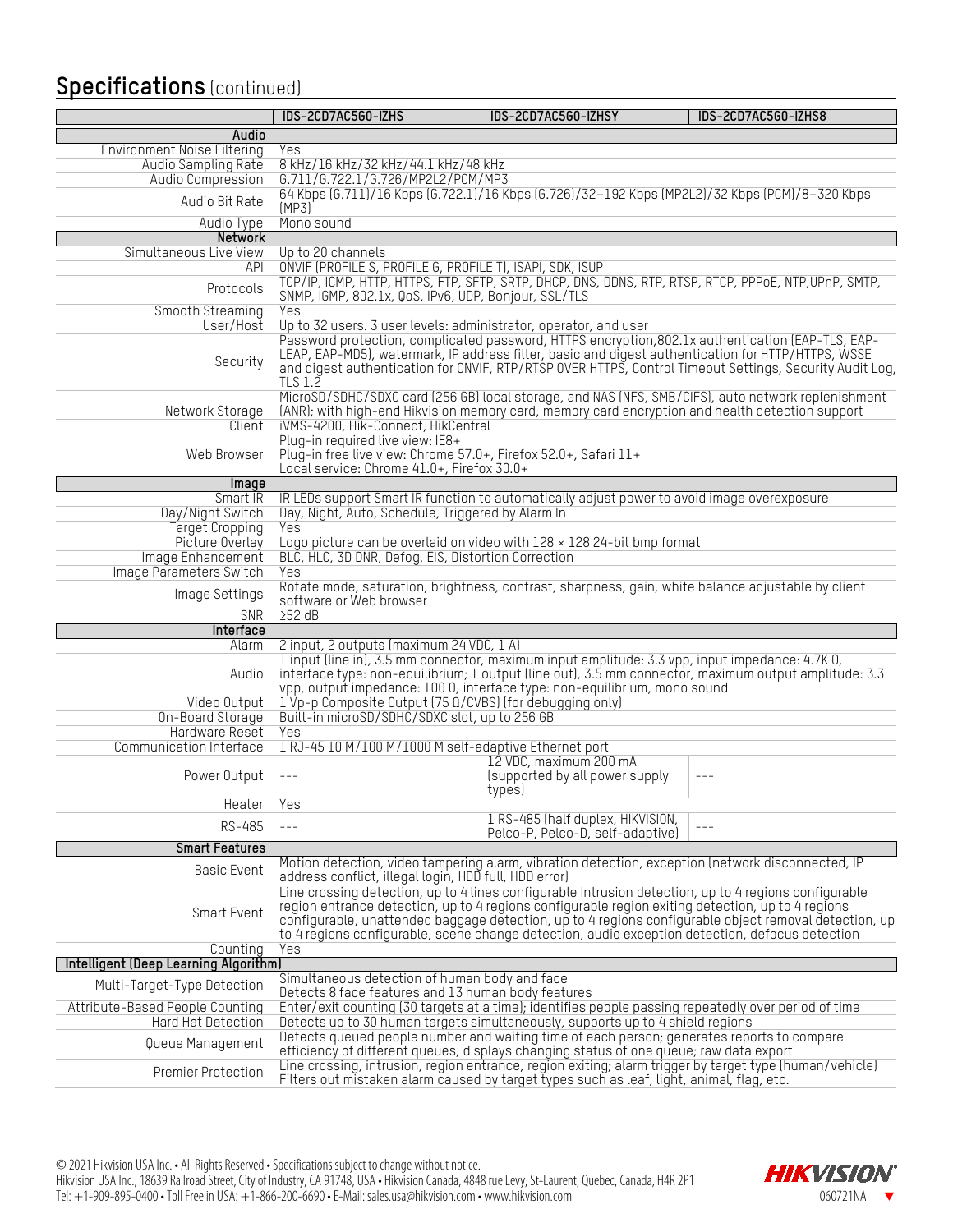### **Specifications** (continued)

|                                                                                                                   | iDS-2CD7AC5G0-IZHS                                                                                                                                                                                                                                                                                                                                             | iDS-2CD7AC5G0-IZHSY                                                                                                                                                                                                                                                                                                  | iDS-2CD7AC5G0-IZHS8 |  |  |
|-------------------------------------------------------------------------------------------------------------------|----------------------------------------------------------------------------------------------------------------------------------------------------------------------------------------------------------------------------------------------------------------------------------------------------------------------------------------------------------------|----------------------------------------------------------------------------------------------------------------------------------------------------------------------------------------------------------------------------------------------------------------------------------------------------------------------|---------------------|--|--|
| General                                                                                                           |                                                                                                                                                                                                                                                                                                                                                                |                                                                                                                                                                                                                                                                                                                      |                     |  |  |
| Linkage Method                                                                                                    | ISAPI, alarm output, e-mail                                                                                                                                                                                                                                                                                                                                    | Upload to FTP/NAS/memory card, notify surveillance center, send e-mail, trigger alarm output, trigger<br>recording, trigger capture, Trigger recording: memory card, network storage, pre-record and post-<br>record, Trigger captured pictures uploading: FTP, SFTP, HTTP, NAS, e-mail, Trigger notification: HTTP, |                     |  |  |
| Online Upgrade                                                                                                    | Yes                                                                                                                                                                                                                                                                                                                                                            |                                                                                                                                                                                                                                                                                                                      |                     |  |  |
| Dual Backup                                                                                                       | Yes                                                                                                                                                                                                                                                                                                                                                            |                                                                                                                                                                                                                                                                                                                      |                     |  |  |
| Web Client Language                                                                                               | 33 languages: English, Russian, Estonian, Bulgarian, Hungarian, Greek, German, Italian, Czech, Slovak,<br>French, Polish, Dutch, Portuguese, Spanish, Romanian, Danish, Swedish, Norwegian, Finnish, Croatian,<br>Slovenian, Serbian, Turkish, Korean, Traditional Chinese, Thai, Vietnamese, Japanese, Latvian,<br>Lithuanian, Portuguese (Brazil), Ukrainian |                                                                                                                                                                                                                                                                                                                      |                     |  |  |
| General Function                                                                                                  | Anti-flicker, 5 streams and up to 5 custom streams, EPTZ, heartbeat, mirror, privacy masks, flash log,<br>password reset via e-mail, pixel counter                                                                                                                                                                                                             |                                                                                                                                                                                                                                                                                                                      |                     |  |  |
| Software Reset                                                                                                    | <b>Yes</b>                                                                                                                                                                                                                                                                                                                                                     |                                                                                                                                                                                                                                                                                                                      |                     |  |  |
| <b>Storage Conditions</b>                                                                                         |                                                                                                                                                                                                                                                                                                                                                                | -40° to 60° C (-40° to 140° F). Humidity 95% or less (non-condensing)                                                                                                                                                                                                                                                |                     |  |  |
|                                                                                                                   | Startup and Operating Conditions<br>-40° to 60° C (-40° to 140° F). Humidity 95% or less (non-condensing)                                                                                                                                                                                                                                                      |                                                                                                                                                                                                                                                                                                                      |                     |  |  |
| 12 VDC ±20%, three-core terminal block, reverse polarity protection; PoE: 802.3at, Type 2 Class 4<br>Power Supply |                                                                                                                                                                                                                                                                                                                                                                |                                                                                                                                                                                                                                                                                                                      |                     |  |  |
| Power Consumption and                                                                                             | 12 VDC, 1.33 A, maximum 16.0 W                                                                                                                                                                                                                                                                                                                                 |                                                                                                                                                                                                                                                                                                                      |                     |  |  |
| Current                                                                                                           | PoE: (802.3at, 42.5 V-57 V), 0.43 A to 0.31 A, maximum 18.0 W                                                                                                                                                                                                                                                                                                  |                                                                                                                                                                                                                                                                                                                      |                     |  |  |
| Power Interface                                                                                                   | Three-core terminal block                                                                                                                                                                                                                                                                                                                                      |                                                                                                                                                                                                                                                                                                                      |                     |  |  |
| Camera Material                                                                                                   | Aluminum alloy body                                                                                                                                                                                                                                                                                                                                            |                                                                                                                                                                                                                                                                                                                      |                     |  |  |
| Camera Dimensions                                                                                                 | $\emptyset$ 144 mm × 347 mm ( $\emptyset$ 5.7" × 13.7")  $\emptyset$ 140 mm × 351 mm ( $\emptyset$ 5.5" × 13.8")  $\emptyset$ 144 mm × 347 mm ( $\emptyset$ 5.7" × 13.7")                                                                                                                                                                                      |                                                                                                                                                                                                                                                                                                                      |                     |  |  |
| Package Dimension                                                                                                 | 405 mm $\times$ 190 mm $\times$ 180 mm (15.9" $\times$ 7.5" $\times$ 7.1")                                                                                                                                                                                                                                                                                     |                                                                                                                                                                                                                                                                                                                      |                     |  |  |
| Camera Weight                                                                                                     | 1920 g (4.2 lb)                                                                                                                                                                                                                                                                                                                                                |                                                                                                                                                                                                                                                                                                                      |                     |  |  |
| With Package Weight                                                                                               | 3060 g (6.7 lb)                                                                                                                                                                                                                                                                                                                                                |                                                                                                                                                                                                                                                                                                                      |                     |  |  |
| Metadata                                                                                                          |                                                                                                                                                                                                                                                                                                                                                                |                                                                                                                                                                                                                                                                                                                      |                     |  |  |
| Metadata                                                                                                          |                                                                                                                                                                                                                                                                                                                                                                | Metadata of intrusion detection, line crossing detection, region entrance detection, region exiting<br>detection, unattended baggage detection, object removal, face capture, and queue management                                                                                                                   |                     |  |  |
| Approvals                                                                                                         |                                                                                                                                                                                                                                                                                                                                                                |                                                                                                                                                                                                                                                                                                                      |                     |  |  |
| <b>Class</b>                                                                                                      | Class B                                                                                                                                                                                                                                                                                                                                                        |                                                                                                                                                                                                                                                                                                                      |                     |  |  |
| EMC                                                                                                               | 35:2015                                                                                                                                                                                                                                                                                                                                                        | FCC (47 CFR Part 15, Subpart B); CE-EMC (EN 55032: 2015, EN 61000-3-2: 2014, EN 61000-3-3: 2013, EN<br>50130-4: 2011 +A1: 2014); RCM (AS/NZS CISPR 32: 2015); IC (ICES-003: Issue 6, 2016); KC (KN 32: 2015, KN                                                                                                      |                     |  |  |
| Safety                                                                                                            |                                                                                                                                                                                                                                                                                                                                                                | UL (UL 60950-1); CB (IEC 60950-1: 2005 + Am 1:2009 + Am 2: 2013); CE-LVD (EN 60950-1: 2005 + Am 1:<br>2009 + Am 2:2013); BIS (IS 13252(Part 1): 2010+A1: 2013+A2: 2015); LOA (IEC/EN 60950-1)                                                                                                                        |                     |  |  |
| Environment                                                                                                       | CE-RoHS (2011/65/EU); WEEE (2012/19/EU); Reach (Regulation (EC) No 1907/2006)                                                                                                                                                                                                                                                                                  |                                                                                                                                                                                                                                                                                                                      |                     |  |  |
| Protection                                                                                                        | IK10 (IEC 62262:2002), IP67 (IEC 60529-2013)                                                                                                                                                                                                                                                                                                                   |                                                                                                                                                                                                                                                                                                                      |                     |  |  |
| Anti-Corrosion Protection                                                                                         | $- - -$                                                                                                                                                                                                                                                                                                                                                        | NEMA 4X (NEMA 250-2018)                                                                                                                                                                                                                                                                                              |                     |  |  |
| Other                                                                                                             | $---$                                                                                                                                                                                                                                                                                                                                                          | <b>PVC FREE</b>                                                                                                                                                                                                                                                                                                      | $- - -$             |  |  |

### **Dimensions**





Unit: mm(inch)